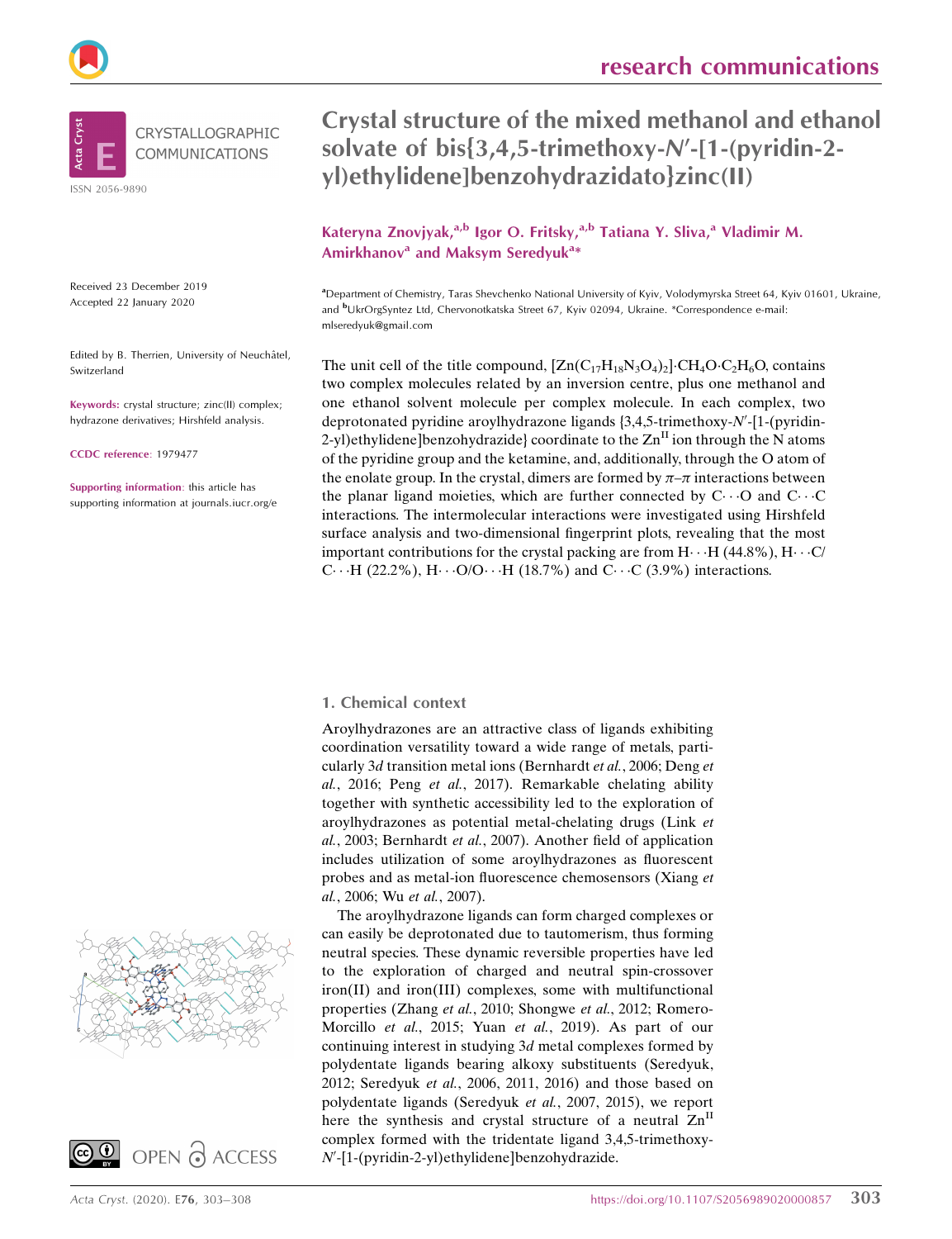

#### 2. Structural commentary

In the complex, the  $Zn<sup>II</sup>$  ion possesses a distorted octahedral  $N_4O_2$  coordination environment, which is generated by the two deprotonated ligands (Fig. 1). The average bond lengths  $[Zn-N = 2.145 (3)$  Å and  $Zn-O = 2.141 (2)$  Å are typical for such  $\text{Zn}^{\text{II}}$  complexes (Jang et al., 2005; Barbazán et al., 2007; Singh et al., 2015; Kane et al., 2016; Wang et al., 2019). The N2—Zn—N5 angle, formed by the ketimine N atoms of the two ligand molecules, is  $164.81$  (10)°, showing the deviation of the coordination polyhedron from an ideal octahedral geometry. The average trigonal distortion parameters  $\Sigma =$  $\Sigma_1^{24}$ (60 –  $\theta_i$ )/24, where  $\theta_i$  is the angle generated by superposition of two opposite faces of the octahedron (Chang et al., 1990) and  $\Phi = \sum_1^{12} (|\varphi_i - 90|)/12$ , where  $\varphi_i$  is the deviation from  $90^{\circ}$  of the cis-N-Zn-N angles in the coordination sphere (Drew et al., 1995), are 18.38 and 11.65 $^{\circ}$ , respectively,



Figure 1

The title compound with the atom-numbering scheme. Displacement ellipsoids are drawn at the 50% probability level. H atoms have been omitted for clarity.

| Table 1 |                                                |  |
|---------|------------------------------------------------|--|
|         | Hydrogen-bond geometry $(\mathbf{A}, \circ)$ . |  |

| $D-H\cdots A$                         | $D-H$ | $H \cdot \cdot \cdot A$ | $D\cdot\cdot\cdot A$ | $D-H\cdots A$ |
|---------------------------------------|-------|-------------------------|----------------------|---------------|
| $C16 - H16C \cdots O5$                | 0.96  | 2.58                    | 3.097(7)             | 114           |
| $C17 - H17B \cdots O8^{i}$            | 0.96  | 2.59                    | 3.457(6)             | 150           |
| $C18 - H18 \cdots O3^{11}$            | 0.93  | 2.42                    | 3.100(5)             | 130           |
| $C24 - H24B \cdots O7$ <sup>iii</sup> | 0.96  | 2.55                    | 3.414(5)             | 149           |
| $C24 - H24C \cdots O1^{iv}$           | 0.96  | 2.38                    | 3.281(4)             | 157           |
| $C33 - H33B \cdots 06$                | 0.96  | 2.54                    | 3.075(5)             | 115           |
|                                       |       |                         |                      |               |

Symmetry codes: (i)  $-x+1, -y+1, -z$ ; (ii)  $-x, -y, -z+1$ ; (iii)  $x-1, y, z$ ; (iv)  $-x, -y + 1, -z.$ 

which correspond to a moderate distortion. The volume of the coordination polyhedron is 12.008  $\AA^3$ .

#### 3. Supramolecular features

The ligand molecules exhibit slipped parallel  $\pi-\pi$  stacking between coplanar ligands of neighbouring molecules, thus forming a dimeric structure; the closest  $C4 \cdots C6^i/C6 \cdots C4^i$ contacts, below the sum of the van der Waals radii, are 3.374 (5) Å. In the dimer, the  $Zn \cdot Zn^i$  separation is 7.612 (2) Å [symmetry code: (i)  $-x$ ,  $-y + 1$ ,  $-z + 1$ ] (Fig. 2). Neighbouring dimers are bound along [010] by weak hydrogen bonds between the pyridine rings and methoxy groups, C18... O3<sup>ii</sup> [symmetry code: (ii)  $-x, -y, -z + 1$ ] = 3.100 (5) Å (Table 1), with the closest  $Zn \cdots Zn^{ii}$  interdimer separation of 6.965 (5) Å. It is worth noting that a related  $Fe^{II}$  pyridinebased complex with butyl substituents consisting of uniform supramolecular chains with Fe $\cdots$  Fe separation of 7.676 Å has previously been described (Romero-Morcillo et al., 2015). The supramolecular chains of the title compound are packed in the lattice with the closest interchain separations coinciding with the unit-cell parameters  $a = 11.0402$  (4) Å and  $b =$ 13.8056 (8) Å. There are interchain contacts  $C33 \cdot C34^{iii}$ C34...C33<sup>iii</sup> [symmetry code: (iii)  $-x + 1$ ,  $-y + 2$ ,  $-z$ ], below the sum of the van der Waals radii, between the methoxy groups of neighbouring supramolecular chains at  $3.385(5)$  Å.

#### 4. Co-crystallized methanol and ethanol

The neutral nature of the complex molecule and therefore the absence of anions and, on the other hand, the relatively large size of the planar rigid substituents prevent the formation of a tightly packed lattice. Therefore, intermolecular voids are filled by the co-crystallized molecules of ethanol, which act as bridges connecting the closest complex molecules by O— H...N hydrogen bonding, with the distance between the donor and acceptor atoms O10 $\cdots$ N6 equal to 2.825 (5) Å. The contact C15 $\cdots$ C37<sup>iv</sup> [symmetry code: (iv)  $-x$ ,  $-y$  + 1,  $-z$  + 1] between the ethanol methyl group and a methoxy methyl group is  $3.300\,(5)$ Å. Additionally, neighbouring molecules of ethanol are mutually bound forming dimers with  $C36 \cdots C37$ <sup>v</sup> and O10···C37<sup>v</sup> [symmetry code: (v)  $-x$ ,  $-y$  + 2,  $-z$ ] contacts with distances of 3.227 (5) and 2.751 (2)  $\AA$ , respectively. Furthermore, the co-crystallized molecules of methanol form O-H $\cdots$ O hydrogen bonds with the methoxy group of the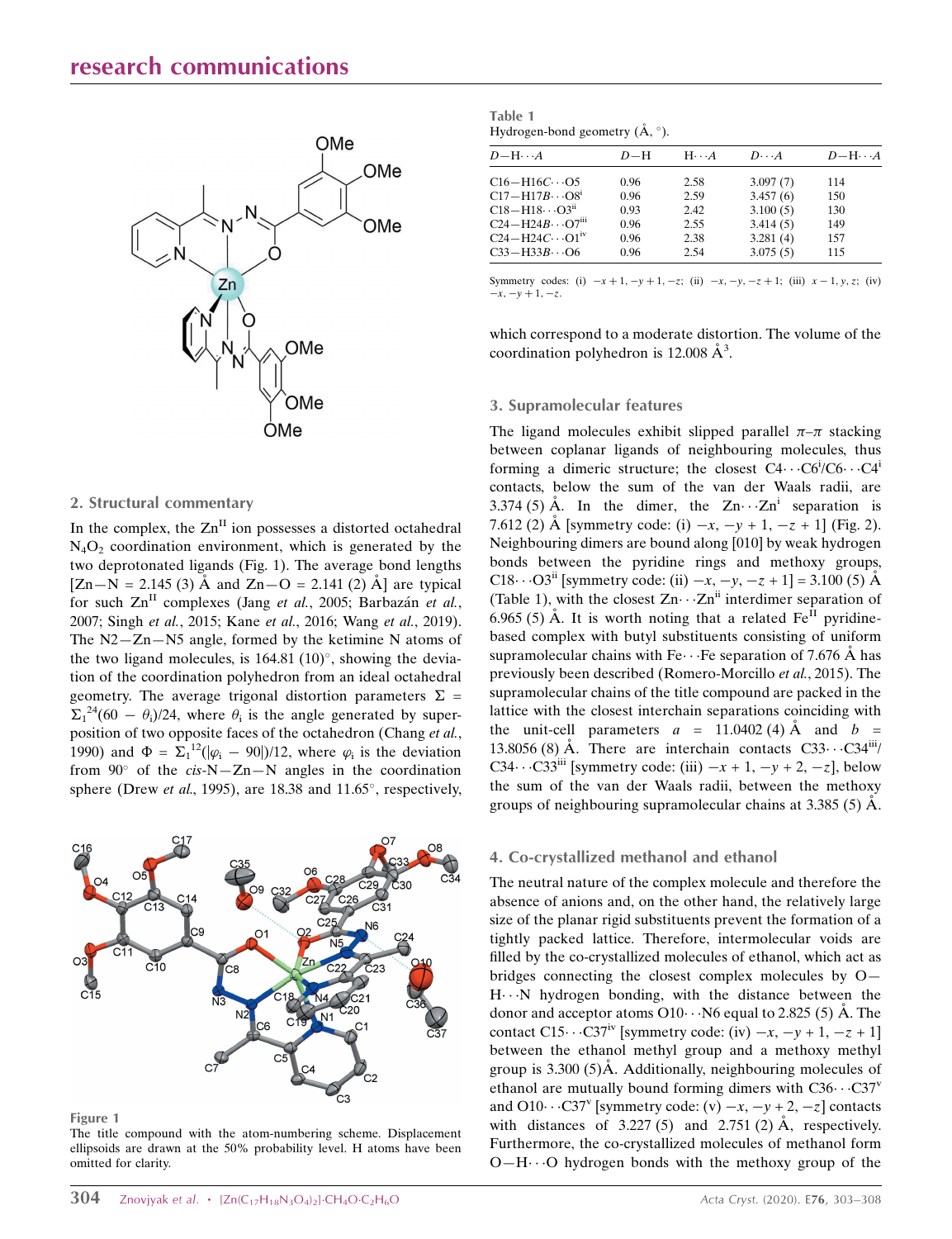# research communications



Figure 2

The packing of molecules, showing as dashed lines the interactions below the sum of the van der Waals radii. The supramolecular dimer is also highlighted.

ligand, with an O9···O2 separation between the O atoms of  $2.776(4)$  Å.

#### 5. Hirshfeld surface and 2D fingerprint plots

The Hirshfeld surface analysis and the associated twodimensional fingerprint plots were undertaken using Crystal-Explorer17.5 software (Turner et al., 2018), using standard surface resolution with the three-dimensional  $d_{\text{norm}}$  surfaces plotted over a fixed colour scale of  $-0.2580$  (red) to 2.2951 (blue) a.u. The pale-red spots symbolize short contacts and negative  $d_{\text{norm}}$  values on the surface correspond to the inter-



Figure 3

Two projections of  $d_{\text{norm}}$  mapped on Hirshfeld surfaces, showing the intermolecular interactions within the molecule. Red areas represent contacts shorter than the sum of the van der Waals radii, while blue areas represent regions where contacts are larger than the sum of van der Waals radii, and white areas are zones close to the sum of van der Waals radii.

actions described above. The overall two-dimensional fingerprint plot is illustrated in Fig. 3. The Hirshfeld surfaces mapped over  $d_{\text{norm}}$  are shown for the H $\cdots$ H, H $\cdots$ C/C $\cdots$ H, H···O/O···H, and C···C contacts, and the two-dimensional fingerprint plots are presented in Fig. 4, associated with their relative contributions to the Hirshfeld surface. At 44.8%, the largest contribution to the overall crystal packing is from H. H interactions, which are located in the middle region of the fingerprint plot.  $H \cdots C/C \cdots H$  contacts contribute to 22.2% to the Hirshfeld surface, resulting in two pairs of characteristic wings. The pair of tips of  $H \cdot \cdot \cdot O/O \cdot \cdot \cdot H$  contacts make a 18.7% contribution to the Hirshfeld surface. The contacts are represented by a pair of sharp spikes in the fingerprint plot. The  $C \cdots C$  contacts contribute only to 3.9% to the Hirshfeld surface.

#### 6. Database survey

A search of the Cambridge Structural Database (CSD, Version 5.40, update November 2018; Groom et al., 2016) revealed four structurally similar Zn complexes based on ligands without or with substituents on the phenyl ring:  $N'$ -[1-(pyridin-2-yl)ethylidene]benzohydrazide (PATXAK; Jang et al., 2005), 2-amino-N'-[1-(pyridin-2-yl)ethylidene]benzohydrazide (MAKLES; Kane et al., 2016), 2-hydroxy-N'-[1-(pyridin-2-yl)ethylidene]benzohydrazide (HIGPOD; Barbazán et al., 2007) and 3-methyl-N'-[1-(pyridin-2-yl)ethyl-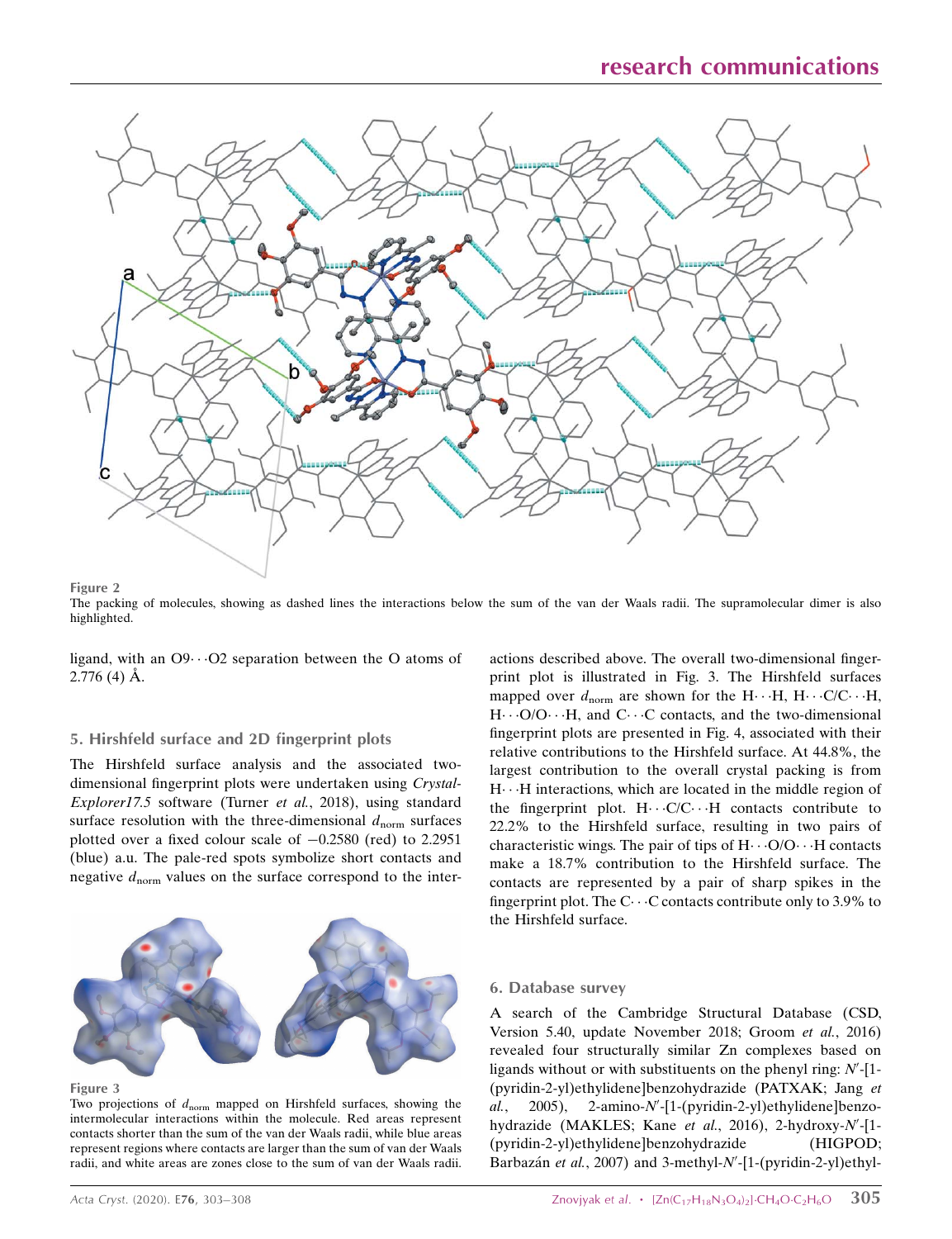

#### Figure 4

(a) The overall two-dimensional fingerprint plot and those decomposed into specified interactions. (b) Hirshfeld surface representations with the function  $d_{\text{norm}}$  plotted onto the surface for the different interactions.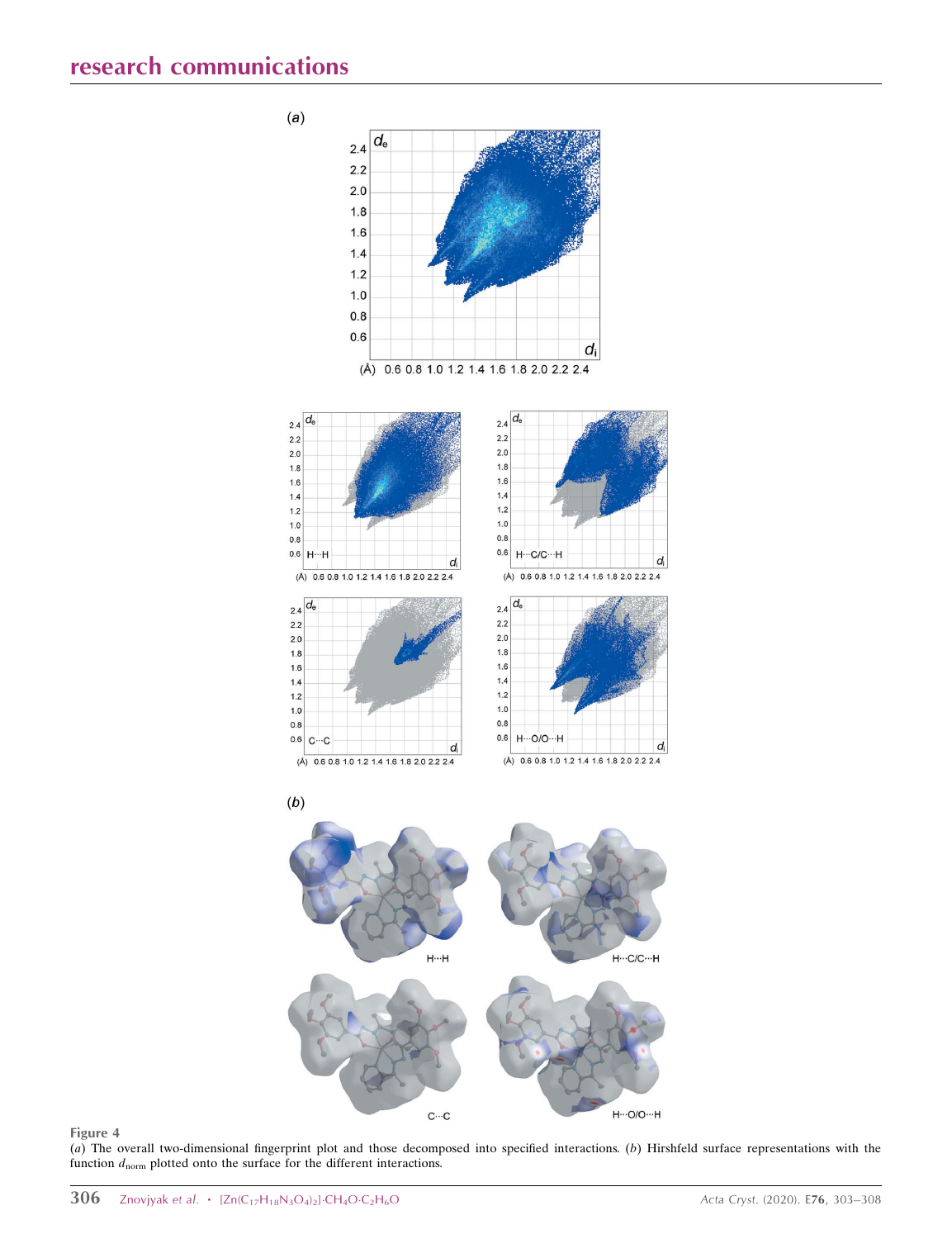Table 2 Experimental details.

| $[Zn(C_{17}H_{18}N_3O_4)_2]$ ·CH <sub>4</sub> O·C <sub>2</sub> H <sub>6</sub> O |
|---------------------------------------------------------------------------------|
| 790.11                                                                          |
| Triclinic, P1                                                                   |
| 120                                                                             |
| $11.0402(4)$ , 13.8056 $(8)$ ,<br>14.4190 (7)                                   |
| 63.256 (5), 74.098 (4), 75.307 (4)                                              |
| 1865.63 (18)                                                                    |
| $\mathfrak{D}$                                                                  |
| Mo $K\alpha$                                                                    |
| 0.72                                                                            |
| $0.09 \times 0.02 \times 0.02$                                                  |
|                                                                                 |
| Agilent SuperNova Sapphire3                                                     |
| Multi-scan (CrysAlis PRO;                                                       |
| Agilent, 2012)                                                                  |
| 0.768, 1.000                                                                    |
| 18302, 9361, 7343                                                               |
| 0.040                                                                           |
| 0.701                                                                           |
|                                                                                 |
| 0.064, 0.192, 0.90                                                              |
| 9361                                                                            |
| 487                                                                             |
| H-atom parameters constrained                                                   |
| $2.11, -0.73$                                                                   |
|                                                                                 |

Computer programs: CrysAlis PRO (Agilent, 2012), SHELXS2014 (Sheldrick, 2015a) and SHELXL2014 (Sheldrick, 2015b).

idene]benzohydrazide (POKPAJ; Wang et al., 2019). PATXAK crystallizes in the space group  $C2/c$ , both MAKLES and POKPAJ in  $P2_1/c$  and HIGPOD in Aba2. The N-Zn-N angle, formed by the apical ketimine N atoms and the central Zn atom, varies from 163.05 (POKPAJ) to 177.76° (MAKLES), while intermediate values of 168.09 and 170.56 are observed for PATXAK and HIGPOD, respectively.

# 7. Synthesis and crystallization

The complex was obtained by condensation of 3,4,5-trimethoxybenzohydrazide (1 mmol) and acetyl pyridine (1.1 mmol) in a mixture of absolute MeOH and EtOH (1:1) overnight in the presence of two drops of glacial acetic acid. The ligand obtained in situ was subsequently reacted with solid  $ZnCl_2·6H_2O$  (0.5 mmol) to give a colourless complex. A paleyellow solution was obtained after deprotonation with NEt<sub>3</sub> (1 mmol). The neutral complex was isolated by slow cooling the solution to ambient temperature and subsequently by filtering off the yellowish crystals. Elemental analysis calculated (%) for  $C_{37}H_{46}N_6O_{10}Zn$ : C 55.54, H 5.79, N 10.50; found: C 55.86, H 5.31, N 10.84. IR vKBr  $(cm^{-1})$ : 1617 (N=C-O), 1588, 1461 (C=N<sup>py</sup> + C=C<sup>Ar</sup>), 1252 (C-O). MS ESI  $m/z$ (relative intensity): theoretically calculated 721.19  $[M + H^+]$  $(100.0\%)$ . Found 721.21  $[M + H^+]$   $(100.0\%)$ . TGA (up to 400 K) expected weight loss for EtOH + MeOH: 9.8%; found: 9.5%.

#### 8. Refinement

Crystal data, data collection and structure refinement details are summarized in Table 2. H atoms were placed in calculated positions using idealized geometries, with  $C-H = 0.97 \text{ Å}$  for mthyl goups and 0.93 Å for aromatic H atoms, and refined using a riding model with  $U_{\text{iso}}(H) = 1.2{\text -}1.5U_{\text{eq}}(C)$ . None of the hydrogen atoms of the methanol or ethanol molecules could be located.

#### Funding information

Funding for this research was provided by: H2020 Marie Skłodowska-Curie Actions (grant No. 734322).

#### References

- Agilent (2012). CrysAlis PRO[. Agilent Technologies Ltd, Yarnton,](http://scripts.iucr.org/cgi-bin/cr.cgi?rm=pdfbb&cnor=tx2017&bbid=BB1) [England.](http://scripts.iucr.org/cgi-bin/cr.cgi?rm=pdfbb&cnor=tx2017&bbid=BB1)
- Barbazán, P., Carballo, R. & Vázquez-López, E. M. (2007). [CrystEngComm](http://scripts.iucr.org/cgi-bin/cr.cgi?rm=pdfbb&cnor=tx2017&bbid=BB2), 9, 668–675.
- [Bernhardt, P. V., Chin, P., Sharpe, P. C. & Richardson, D. R. \(2007\).](http://scripts.iucr.org/cgi-bin/cr.cgi?rm=pdfbb&cnor=tx2017&bbid=BB3) Dalton Trans. [pp. 3232–3244.](http://scripts.iucr.org/cgi-bin/cr.cgi?rm=pdfbb&cnor=tx2017&bbid=BB3)
- [Bernhardt, P. V., Mattsson, J. & Richardson, D. R. \(2006\).](http://scripts.iucr.org/cgi-bin/cr.cgi?rm=pdfbb&cnor=tx2017&bbid=BB4) Inorg. Chem. 45[, 752–760.](http://scripts.iucr.org/cgi-bin/cr.cgi?rm=pdfbb&cnor=tx2017&bbid=BB4)
- [Chang, H. R., McCusker, J. K., Toftlund, H., Wilson, S. R., Trautwein,](http://scripts.iucr.org/cgi-bin/cr.cgi?rm=pdfbb&cnor=tx2017&bbid=BB5) [A. X., Winkler, H. & Hendrickson, D. N. \(1990\).](http://scripts.iucr.org/cgi-bin/cr.cgi?rm=pdfbb&cnor=tx2017&bbid=BB5) J. Am. Chem. Soc. 112[, 6814–6827.](http://scripts.iucr.org/cgi-bin/cr.cgi?rm=pdfbb&cnor=tx2017&bbid=BB5)
- [Deng, J., Gou, Y., Chen, W., Fu, X. & Deng, H. \(2016\).](http://scripts.iucr.org/cgi-bin/cr.cgi?rm=pdfbb&cnor=tx2017&bbid=BB6) Bioorg. Med. Chem. 24[, 2190–2198.](http://scripts.iucr.org/cgi-bin/cr.cgi?rm=pdfbb&cnor=tx2017&bbid=BB6)
- [Drew, M. G. B., Harding, C. J., McKee, V., Morgan, G. G. & Nelson, J.](http://scripts.iucr.org/cgi-bin/cr.cgi?rm=pdfbb&cnor=tx2017&bbid=BB7) (1995). [J. Chem. Soc. Chem. Commun.](http://scripts.iucr.org/cgi-bin/cr.cgi?rm=pdfbb&cnor=tx2017&bbid=BB7) pp. 1035–1038.
- [Groom, C. R., Bruno, I. J., Lightfoot, M. P. & Ward, S. C. \(2016\).](http://scripts.iucr.org/cgi-bin/cr.cgi?rm=pdfbb&cnor=tx2017&bbid=BB8) Acta Cryst. B72[, 171–179.](http://scripts.iucr.org/cgi-bin/cr.cgi?rm=pdfbb&cnor=tx2017&bbid=BB8)
- [Jang, Y.-J., Lee, U. & Koo, B.-K. \(2005\).](http://scripts.iucr.org/cgi-bin/cr.cgi?rm=pdfbb&cnor=tx2017&bbid=BB9) Bull. Korean Chem. Soc. 26, [925–929.](http://scripts.iucr.org/cgi-bin/cr.cgi?rm=pdfbb&cnor=tx2017&bbid=BB9)
- [Kane, C. H., Tinguiano, D., Tamboura, F. B., Thiam, I. E., Barry, A. H.,](http://scripts.iucr.org/cgi-bin/cr.cgi?rm=pdfbb&cnor=tx2017&bbid=BB10) [Gaye, M. & Retailleau, P. \(2016\).](http://scripts.iucr.org/cgi-bin/cr.cgi?rm=pdfbb&cnor=tx2017&bbid=BB10) Bull. Chem. Soc. Ethiop. 30, 101– [110.](http://scripts.iucr.org/cgi-bin/cr.cgi?rm=pdfbb&cnor=tx2017&bbid=BB10)
- [Link, G., Ponka, P., Konijn, A. M., Breuer, W., Cabantchik, Z. I. &](http://scripts.iucr.org/cgi-bin/cr.cgi?rm=pdfbb&cnor=tx2017&bbid=BB11) [Hershko, C. \(2003\).](http://scripts.iucr.org/cgi-bin/cr.cgi?rm=pdfbb&cnor=tx2017&bbid=BB11) Blood, 101, 4172–4179.
- [Peng, Y., Mereacre, V., Anson, C. E., Zhang, Y., Bodenstein, T., Fink,](http://scripts.iucr.org/cgi-bin/cr.cgi?rm=pdfbb&cnor=tx2017&bbid=BB12) [K. & Powell, A. K. \(2017\).](http://scripts.iucr.org/cgi-bin/cr.cgi?rm=pdfbb&cnor=tx2017&bbid=BB12) Inorg. Chem. 56, 6056–6066.
- Romero-Morcillo, T., Seredyuk, M., Muñoz, M. C. & Real, J. A. (2015). [Angew. Chem. Int. Ed.](http://scripts.iucr.org/cgi-bin/cr.cgi?rm=pdfbb&cnor=tx2017&bbid=BB13) 54, 14777–14781.
- [Seredyuk, M. \(2012\).](http://scripts.iucr.org/cgi-bin/cr.cgi?rm=pdfbb&cnor=tx2017&bbid=BB14) Inorg. Chim. Acta, 380, 65–71.
- [Seredyuk, M., Gaspar, A. B., Ksenofontov, V., Reiman, S.,](http://scripts.iucr.org/cgi-bin/cr.cgi?rm=pdfbb&cnor=tx2017&bbid=BB15) Galyametdinov, Y., Haase, W., Rentschler, E. & Gütlich, P. (2006). [Hyperfine Interact.](http://scripts.iucr.org/cgi-bin/cr.cgi?rm=pdfbb&cnor=tx2017&bbid=BB15) 166, 385–390.
- Seredyuk, M., Gaspar, A. B., Kusz, J. & Gütlich, P. (2011). Z. Anorg. [Allg. Chem.](http://scripts.iucr.org/cgi-bin/cr.cgi?rm=pdfbb&cnor=tx2017&bbid=BB16) 637, 965–976.
- Seredyuk, M., Haukka, M., Fritsky, I. O., Kozłowski, H., Krämer, R., Pavlenko, V. A. & Gütlich, P. (2007). Dalton Trans. pp. 3183-3194.
- Seredyuk, M., Piñeiro-López, L., Muñoz, M. C., Martínez-Casado, F. J., Molnár, G., Rodriguez-Velamazán, J. A., Bousseksou, A. & [Real, J. A. \(2015\).](http://scripts.iucr.org/cgi-bin/cr.cgi?rm=pdfbb&cnor=tx2017&bbid=BB18) Inorg. Chem. 54, 7424–7432.
- Seredyuk, M., Znovjyak, K., Muñoz, M. C., Galyametdinov, Y., [Fritsky, I. O. & Real, J. A. \(2016\).](http://scripts.iucr.org/cgi-bin/cr.cgi?rm=pdfbb&cnor=tx2017&bbid=BB19) RSC Adv. 6, 39627–39635.
- [Sheldrick, G. M. \(2015](http://scripts.iucr.org/cgi-bin/cr.cgi?rm=pdfbb&cnor=tx2017&bbid=BB20)a). Acta Cryst. A71, 3–8.
- [Sheldrick, G. M. \(2015](http://scripts.iucr.org/cgi-bin/cr.cgi?rm=pdfbb&cnor=tx2017&bbid=BB21)b). Acta Cryst. C71, 3–8.
- [Shongwe, M. S., Al-Rahbi, S. H., Al-Azani, M. A., Al-Muharbi, A. A.,](http://scripts.iucr.org/cgi-bin/cr.cgi?rm=pdfbb&cnor=tx2017&bbid=BB22) [Al-Mjeni, F., Matoga, D., Gismelseed, A., Al-Omari, I. A., Yousif,](http://scripts.iucr.org/cgi-bin/cr.cgi?rm=pdfbb&cnor=tx2017&bbid=BB22) [A., Adams, H., Morris, M. J. & Mikuriya, M. \(2012\).](http://scripts.iucr.org/cgi-bin/cr.cgi?rm=pdfbb&cnor=tx2017&bbid=BB22) Dalton Trans. 41[, 2500–2514.](http://scripts.iucr.org/cgi-bin/cr.cgi?rm=pdfbb&cnor=tx2017&bbid=BB22)
- [Singh, P., Singh, D. P., Tiwari, K., Mishra, M., Singh, A. K. & Singh,](http://scripts.iucr.org/cgi-bin/cr.cgi?rm=pdfbb&cnor=tx2017&bbid=BB23) V. P. (2015). RSC Adv. 5[, 45217–45230.](http://scripts.iucr.org/cgi-bin/cr.cgi?rm=pdfbb&cnor=tx2017&bbid=BB23)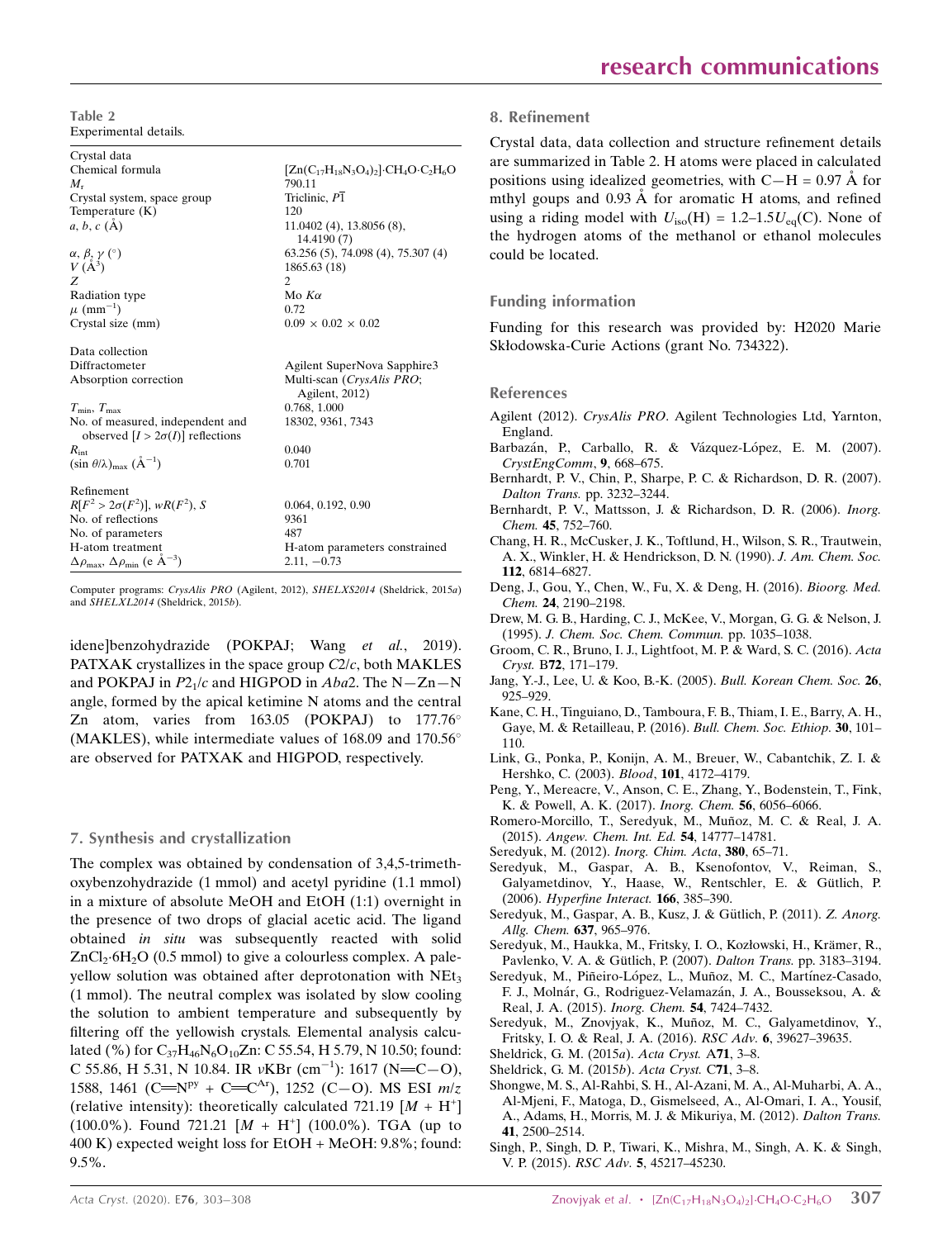- [Turner, M. J., Mckinnon, J. J., Wolff, S. K., Grimwood, D. J.,](http://scripts.iucr.org/cgi-bin/cr.cgi?rm=pdfbb&cnor=tx2017&bbid=BB29) [Spackman, P. R., Jayatilaka, D. & Spackman, M. A. \(2018\).](http://scripts.iucr.org/cgi-bin/cr.cgi?rm=pdfbb&cnor=tx2017&bbid=BB29) CrystalExplorer17.5[. University of Western Australia.](http://scripts.iucr.org/cgi-bin/cr.cgi?rm=pdfbb&cnor=tx2017&bbid=BB29)
- [Wang, L.-H., Qiu, X.-Y. & Liu, S.-J. \(2019\).](http://scripts.iucr.org/cgi-bin/cr.cgi?rm=pdfbb&cnor=tx2017&bbid=BB25) J. Coord. Chem. 72, 962– [971.](http://scripts.iucr.org/cgi-bin/cr.cgi?rm=pdfbb&cnor=tx2017&bbid=BB25)
- [Wu, D., Huang, W., Duan, C., Lin, Z. & Meng, Q. \(2007\).](http://scripts.iucr.org/cgi-bin/cr.cgi?rm=pdfbb&cnor=tx2017&bbid=BB26) Inorg. Chem. 46[, 1538–1540.](http://scripts.iucr.org/cgi-bin/cr.cgi?rm=pdfbb&cnor=tx2017&bbid=BB26)
- [Xiang, Y., Tong, A., Jin, P. & Ju, Y. \(2006\).](http://scripts.iucr.org/cgi-bin/cr.cgi?rm=pdfbb&cnor=tx2017&bbid=BB27) Org. Lett. 8, 2863– [2866.](http://scripts.iucr.org/cgi-bin/cr.cgi?rm=pdfbb&cnor=tx2017&bbid=BB27)
- [Yuan, J., Liu, M.-J., Wu, S.-Q., Zhu, X., Zhang, N., Sato, O. & Kou,](http://scripts.iucr.org/cgi-bin/cr.cgi?rm=pdfbb&cnor=tx2017&bbid=BB28) H.-Z. (2019). [Inorg. Chem. Front.](http://scripts.iucr.org/cgi-bin/cr.cgi?rm=pdfbb&cnor=tx2017&bbid=BB28) 6, 1170–1176.
- [Zhang, L., Xu, G. C., Xu, H. B., Zhang, T., Wang, Z. M., Yuan, M. &](http://scripts.iucr.org/cgi-bin/cr.cgi?rm=pdfbb&cnor=tx2017&bbid=BB29) Gao, S. (2010). [Chem. Commun.](http://scripts.iucr.org/cgi-bin/cr.cgi?rm=pdfbb&cnor=tx2017&bbid=BB29) 46, 2554–2556.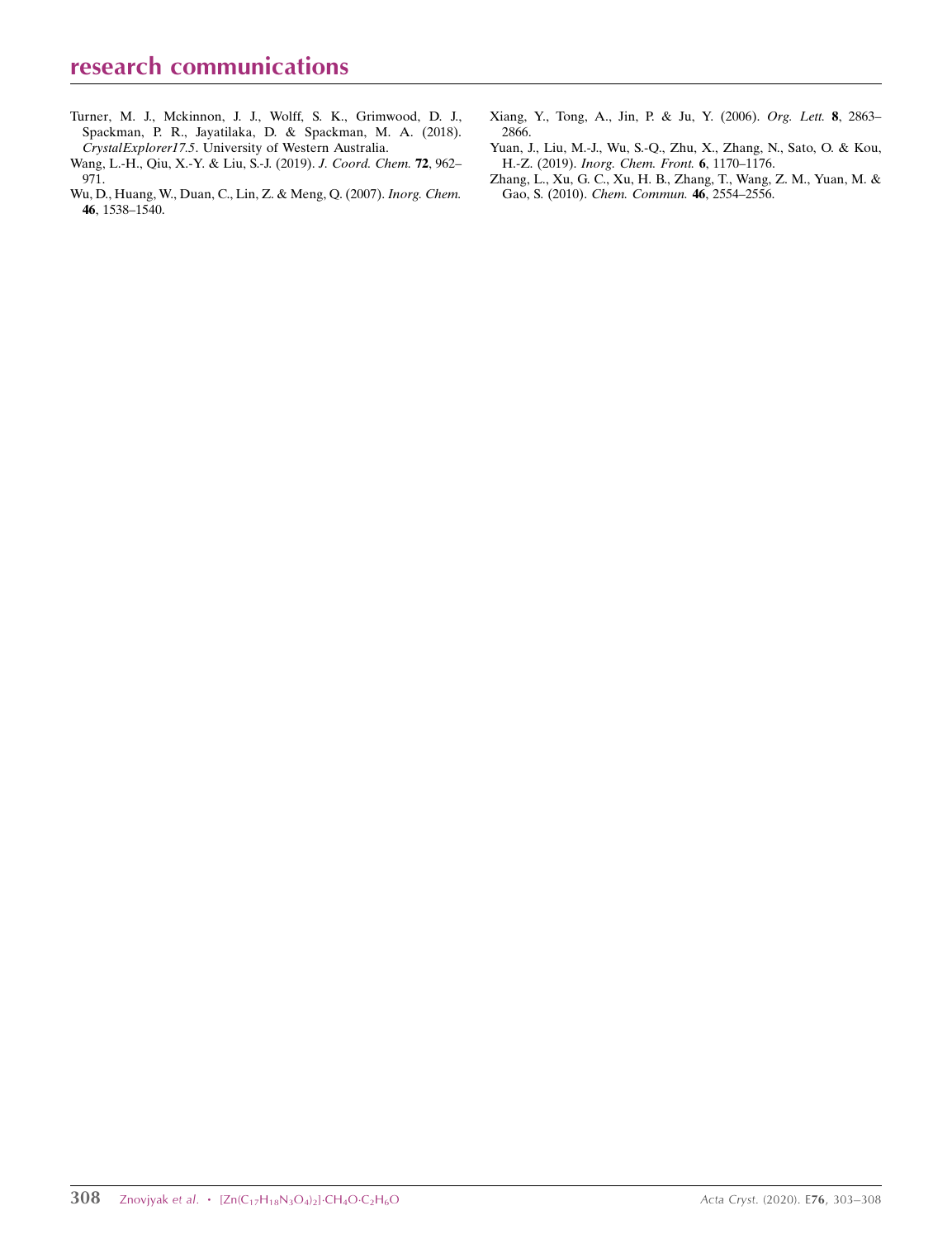# **supporting information**

*Acta Cryst.* (2020). E**76**, 303-308 [https://doi.org/10.1107/S2056989020000857]

**Crystal structure of the mixed methanol and ethanol solvate of bis{3,4,5-trimethoxy-***N***′-[1-(pyridin-2-yl)ethylidene]benzohydrazidato}zinc(II)**

# **Kateryna Znovjyak, Igor O. Fritsky, Tatiana Y. Sliva, Vladimir M. Amirkhanov and Maksym Seredyuk**

# **Computing details**

Data collection: *CrysAlis PRO* (Agilent, 2012); cell refinement: *CrysAlis PRO* (Agilent, 2012); data reduction: *CrysAlis PRO* (Agilent, 2012); program(s) used to solve structure: *SHELXS2014* (Sheldrick, 2015a); program(s) used to refine structure: *SHELXL2014* (Sheldrick, 2015b).

**Bis{3,4,5-trimethoxy-***N***′-[1-(pyridin-2-yl)ethylidene]benzohydrazidato}zinc(II)** 

## *Crystal data*

 $[Zn(C_{17}H_{18}N_3O_4)_2]$ ·CH<sub>4</sub>O·C<sub>2</sub>H<sub>6</sub>O  $M_r = 790.11$ Triclinic, *P*1  $a = 11.0402$  (4) Å  $b = 13.8056(8)$  Å  $c = 14.4190(7)$  Å  $\alpha$  = 63.256 (5)<sup>o</sup>  $\beta$  = 74.098 (4)<sup>o</sup>  $γ = 75.307(4)°$  $V = 1865.63$  (18) Å<sup>3</sup>

### *Data collection*

Agilent SuperNova Sapphire3 diffractometer *φ* scans and *ω* scans with *κ* offset Absorption correction: multi-scan (CrysAlis PRO; Agilent, 2012)  $T_{\min} = 0.768$ ,  $T_{\max} = 1.000$ 18302 measured reflections

### *Refinement*

Refinement on *F*<sup>2</sup> Least-squares matrix: full *R*[ $F^2 > 2\sigma(F^2)$ ] = 0.064  $wR(F^2) = 0.192$  $S = 0.90$ 9361 reflections 487 parameters 0 restraints 0 constraints

 $Z = 2$  $F(000) = 836$  $D_x = 1.421$  Mg m<sup>-3</sup> Mo *Kα* radiation,  $\lambda = 0.71069$  Å Cell parameters from 5835 reflections  $\theta$  = 4.7–20.1°  $\mu$  = 0.72 mm<sup>-1</sup>  $T = 120 K$ Prismatic, yellow  $0.09 \times 0.02 \times 0.02$  mm

9361 independent reflections 7343 reflections with  $I > 2\sigma(I)$  $R_{\text{int}} = 0.040$  $\theta_{\text{max}} = 29.9^{\circ}, \theta_{\text{min}} = 3.0^{\circ}$  $h = -14 \rightarrow 15$  $k = -19 \rightarrow 18$  $l = -19 \rightarrow 20$ 

Hydrogen site location: inferred from neighbouring sites H-atom parameters constrained  $w = 1/[\sigma^2 (F_o^2) + (0.1156P)^2 + 3.6309P]$ where  $P = (F_o^2 + 2F_c^2)/3$  $(\Delta/\sigma)_{\rm max} \leq 0.001$  $Δρ<sub>max</sub> = 2.11 e Å<sup>-3</sup>$  $\Delta \rho_{\rm min} = -0.73$  e Å<sup>-3</sup>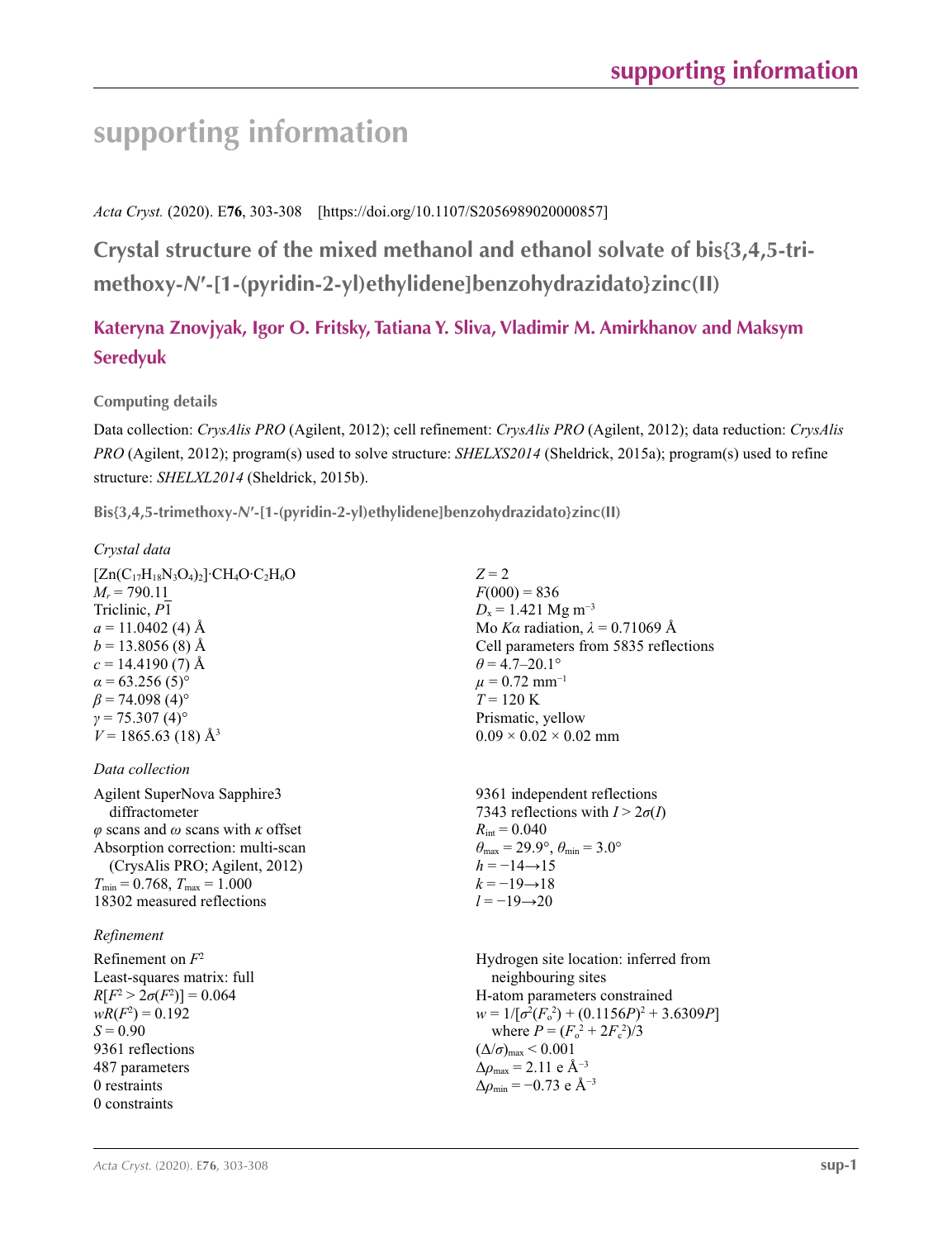#### *Special details*

**Experimental**. CrysAlisPro, Agilent Technologies, Version 1.171.36.21 (release 14-08-2012 CrysAlis171 .NET) (compiled Sep 14 2012,17:21:16) Empirical absorption correction using spherical harmonics, implemented in SCALE3 ABSPACK scaling algorithm.

**Geometry**. All esds (except the esd in the dihedral angle between two l.s. planes) are estimated using the full covariance matrix. The cell esds are taken into account individually in the estimation of esds in distances, angles and torsion angles; correlations between esds in cell parameters are only used when they are defined by crystal symmetry. An approximate (isotropic) treatment of cell esds is used for estimating esds involving l.s. planes.

|                | $\boldsymbol{x}$ | $\mathcal{Y}$ | $\boldsymbol{Z}$ | $U_{\text{iso}}$ */ $U_{\text{eq}}$ |
|----------------|------------------|---------------|------------------|-------------------------------------|
| Zn             | 0.00210(3)       | 0.45634(3)    | 0.25703(3)       | 0.02225(12)                         |
| N1             | $-0.1206(2)$     | 0.5723(2)     | 0.3324(2)        | 0.0240(5)                           |
| N2             | $-0.0307(2)$     | 0.3641(2)     | 0.4169(2)        | 0.0211(5)                           |
| N <sub>3</sub> | 0.0174(2)        | 0.2545(2)     | 0.4518(2)        | 0.0224(5)                           |
| N <sub>4</sub> | $-0.1512(3)$     | 0.4591(2)     | 0.1888(2)        | 0.0260(5)                           |
| N <sub>5</sub> | 0.0250(2)        | 0.5836(2)     | 0.1077(2)        | 0.0224(5)                           |
| N <sub>6</sub> | 0.1200(3)        | 0.6457(2)     | 0.0775(2)        | 0.0250(5)                           |
| O <sub>1</sub> | 0.0860(2)        | 0.29614(18)   | 0.27196(17)      | 0.0255(5)                           |
| O2             | 0.1803(2)        | 0.51141(18)   | 0.23406(17)      | 0.0244(4)                           |
| O <sub>3</sub> | 0.2036(3)        | $-0.1382(2)$  | 0.6353(2)        | 0.0374(6)                           |
| O <sub>4</sub> | 0.2942(3)        | $-0.2172(2)$  | 0.4875(2)        | 0.0384(6)                           |
| O <sub>5</sub> | 0.2874(3)        | $-0.0886(2)$  | 0.2824(2)        | 0.0368(6)                           |
| O <sub>6</sub> | 0.5751(2)        | 0.6309(2)     | 0.2440(2)        | 0.0324(5)                           |
| O <sub>7</sub> | 0.6340(2)        | 0.7917(2)     | 0.0516(2)        | 0.0314(5)                           |
| ${\rm O}8$     | 0.4815(3)        | 0.8724(2)     | $-0.0894(2)$     | 0.0352(6)                           |
| C1             | $-0.1619(4)$     | 0.6792(3)     | 0.2871(3)        | 0.0320(7)                           |
| H1             | $-0.1502$        | 0.7130        | 0.2137           | $0.038*$                            |
| C2             | $-0.2216(4)$     | 0.7429(3)     | 0.3436(3)        | 0.0360(8)                           |
| H2             | $-0.2483$        | 0.8177        | 0.3088           | $0.043*$                            |
| C <sub>3</sub> | $-0.2405(3)$     | 0.6932(3)     | 0.4520(3)        | 0.0333(8)                           |
| H <sub>3</sub> | $-0.2795$        | 0.7341        | 0.4918           | $0.040*$                            |
| C4             | $-0.2005(3)$     | 0.5812(3)     | 0.5015(3)        | 0.0264(6)                           |
| H <sub>4</sub> | $-0.2133$        | 0.5458        | 0.5748           | $0.032*$                            |
| C <sub>5</sub> | $-0.1408(3)$     | 0.5225(3)     | 0.4396(2)        | 0.0224(6)                           |
| C6             | $-0.0939(3)$     | 0.4027(3)     | 0.4855(2)        | 0.0211(6)                           |
| $\mathbf{C}7$  | $-0.1203(3)$     | 0.3345(3)     | 0.6013(3)        | 0.0293(7)                           |
| H7A            | $-0.0826$        | 0.2597        | 0.6153           | $0.035*$                            |
| H7B            | $-0.2107$        | 0.3384        | 0.6262           | $0.035*$                            |
| H7C            | $-0.0847$        | 0.3616        | 0.6372           | $0.035*$                            |
| $\mbox{C}8$    | 0.0760(3)        | 0.2301(2)     | 0.3693(2)        | 0.0215(6)                           |
| C9             | 0.1334(3)        | 0.1117(2)     | 0.3994(2)        | 0.0215(6)                           |
| C10            | 0.1370(3)        | 0.0439(3)     | 0.5047(3)        | 0.0256(6)                           |
| H10            | 0.1023           | 0.0717        | 0.5559           | $0.031*$                            |
| C11            | 0.1919(3)        | $-0.0652(3)$  | 0.5340(3)        | 0.0273(6)                           |
| C12            | 0.2428(3)        | $-0.1075(3)$  | 0.4567(3)        | 0.0280(7)                           |
| C13            | 0.2372(3)        | $-0.0390(3)$  | 0.3511(3)        | 0.0276(7)                           |

*Fractional atomic coordinates and isotropic or equivalent isotropic displacement parameters (Å<sup>2</sup>)*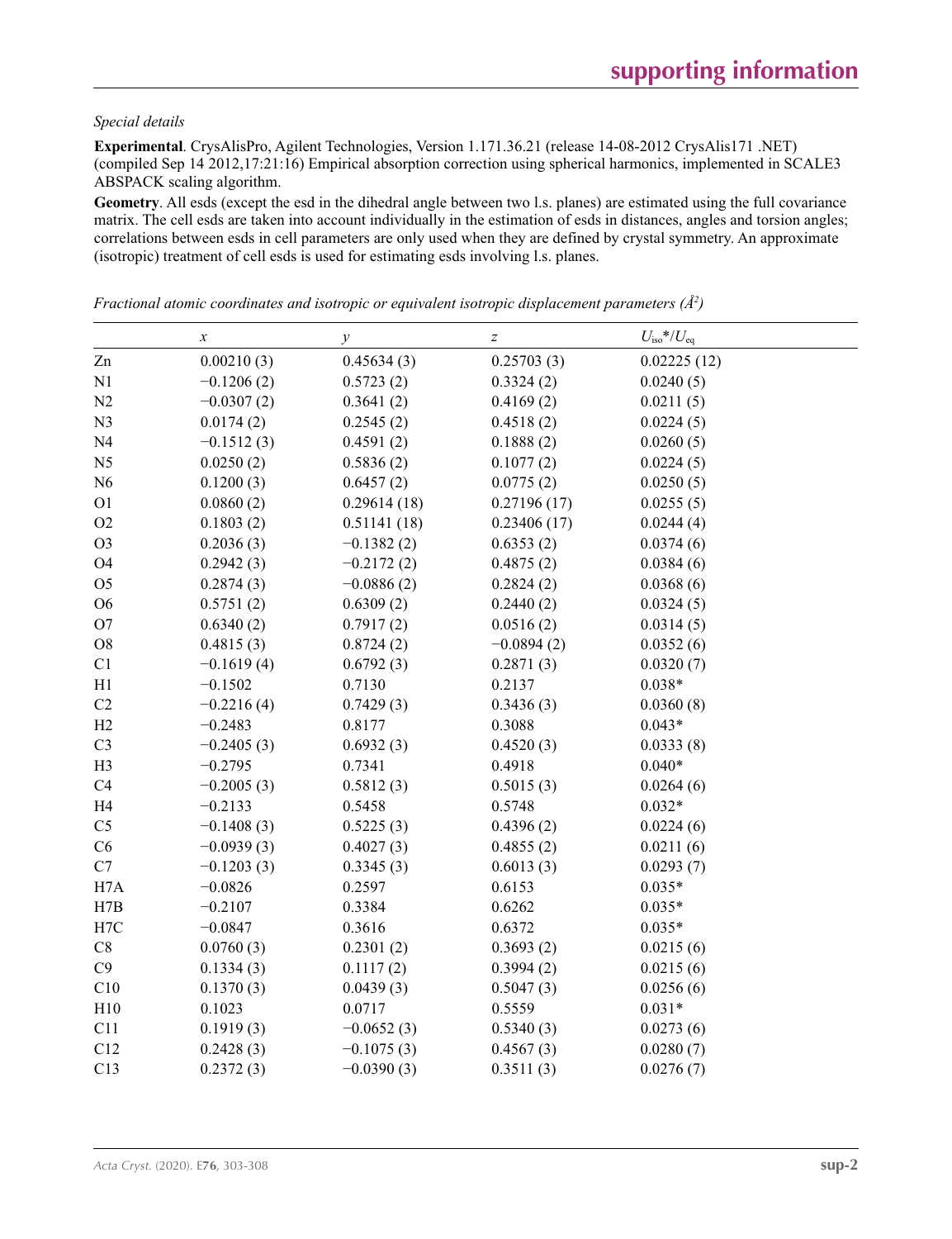| C14               | 0.1839(3)    | 0.0712(3)    | 0.3217(3)    | 0.0246(6)  |
|-------------------|--------------|--------------|--------------|------------|
| H14               | 0.1820       | 0.1172       | 0.2510       | $0.030*$   |
| C15               | 0.1521(4)    | $-0.0971(3)$ | 0.7155(3)    | 0.0363(8)  |
| <b>H15A</b>       | 0.1653       | $-0.1546$    | 0.7830       | $0.044*$   |
| H15B              | 0.0625       | $-0.0720$    | 0.7168       | $0.044*$   |
| H15C              | 0.1940       | $-0.0373$    | 0.7005       | $0.044*$   |
| C16               | 0.4298(5)    | $-0.2361(4)$ | 0.4685(5)    | 0.0631(15) |
| H <sub>16</sub> A | 0.4595       | $-0.3135$    | 0.4919       | $0.076*$   |
| H16B              | 0.4596       | $-0.2076$    | 0.5066       | $0.076*$   |
| H16C              | 0.4617       | $-0.1998$    | 0.3943       | $0.076*$   |
| C17               | 0.2735(4)    | $-0.0242(3)$ | 0.1750(3)    | 0.0362(8)  |
| H17A              | 0.3123       | $-0.0669$    | 0.1343       | $0.043*$   |
| H17B              | 0.3143       | 0.0396       | 0.1471       | $0.043*$   |
| H17C              | 0.1846       | $-0.0017$    | 0.1713       | $0.043*$   |
| C18               | $-0.2358(3)$ | 0.3898(3)    | 0.2326(3)    | 0.0351(8)  |
| H18               | $-0.2334$    | 0.3359       | 0.3007       | $0.042*$   |
| C19               | $-0.3270(4)$ | 0.3949(3)    | 0.1806(4)    | 0.0431(10) |
| H19               | $-0.3851$    | 0.3456       | 0.2130       | $0.052*$   |
| C20               | $-0.3301(4)$ | 0.4750(4)    | 0.0795(4)    | 0.0429(10) |
| H20               | $-0.3900$    | 0.4797       | 0.0426       | $0.051*$   |
| C21               | $-0.2432(3)$ | 0.5486(3)    | 0.0331(3)    | 0.0335(8)  |
| H21               | $-0.2441$    | 0.6031       | $-0.0349$    | $0.040*$   |
| C22               | $-0.1551(3)$ | 0.5390(3)    | 0.0903(3)    | 0.0248(6)  |
| C23               | $-0.0583(3)$ | 0.6128(3)    | 0.0487(2)    | 0.0238(6)  |
| C <sub>24</sub>   | $-0.0616(3)$ | 0.7115(3)    | $-0.0537(3)$ | 0.0309(7)  |
| H <sub>24</sub> A | 0.0076       | 0.7497       | $-0.0685$    | $0.037*$   |
| H24B              | $-0.1410$    | 0.7592       | $-0.0489$    | $0.037*$   |
| H24C              | $-0.0536$    | 0.6890       | $-0.1094$    | $0.037*$   |
| C <sub>25</sub>   | 0.1960(3)    | 0.5981(2)    | 0.1491(2)    | 0.0213(6)  |
| C <sub>26</sub>   | 0.3095(3)    | 0.6523(3)    | 0.1235(2)    | 0.0226(6)  |
| C27               | 0.3861(3)    | 0.6143(3)    | 0.1989(3)    | 0.0243(6)  |
| H27               | 0.3661       | 0.5569       | 0.2641       | $0.029*$   |
| C28               | 0.4926(3)    | 0.6627(3)    | 0.1762(3)    | 0.0260(6)  |
| C29               | 0.5235(3)    | 0.7488(3)    | 0.0781(3)    | 0.0261(6)  |
| C30               | 0.4442(3)    | 0.7873(3)    | 0.0029(3)    | 0.0274(7)  |
| C31               | 0.3379(3)    | 0.7390(3)    | 0.0254(3)    | 0.0260(6)  |
| H31               | 0.2859       | 0.7641       | $-0.0243$    | $0.031*$   |
| C32               | 0.5417(4)    | 0.5483(4)    | 0.3476(3)    | 0.0409(9)  |
| H <sub>32</sub> A | 0.6061       | 0.5323       | 0.3878       | $0.049*$   |
| H32B              | 0.5352       | 0.4830       | 0.3423       | $0.049*$   |
| H32C              | 0.4613       | 0.5743       | 0.3821       | $0.049*$   |
| C <sub>33</sub>   | 0.6268(3)    | 0.8663(3)    | 0.0971(3)    | 0.0313(7)  |
| H33A              | 0.7066       | 0.8930       | 0.0755       | $0.038*$   |
| H33B              | 0.6085       | 0.8292       | 0.1728       | $0.038*$   |
| H33C              | 0.5603       | 0.9269       | 0.0738       | $0.038*$   |
| C34               | 0.3957(4)    | 0.9227(3)    | $-0.1632(3)$ | 0.0412(9)  |
| H34A              | 0.4313       | 0.9813       | $-0.2248$    | $0.049*$   |
| H34B              | 0.3155       | 0.9514       | $-0.1308$    | $0.049*$   |
|                   |              |              |              |            |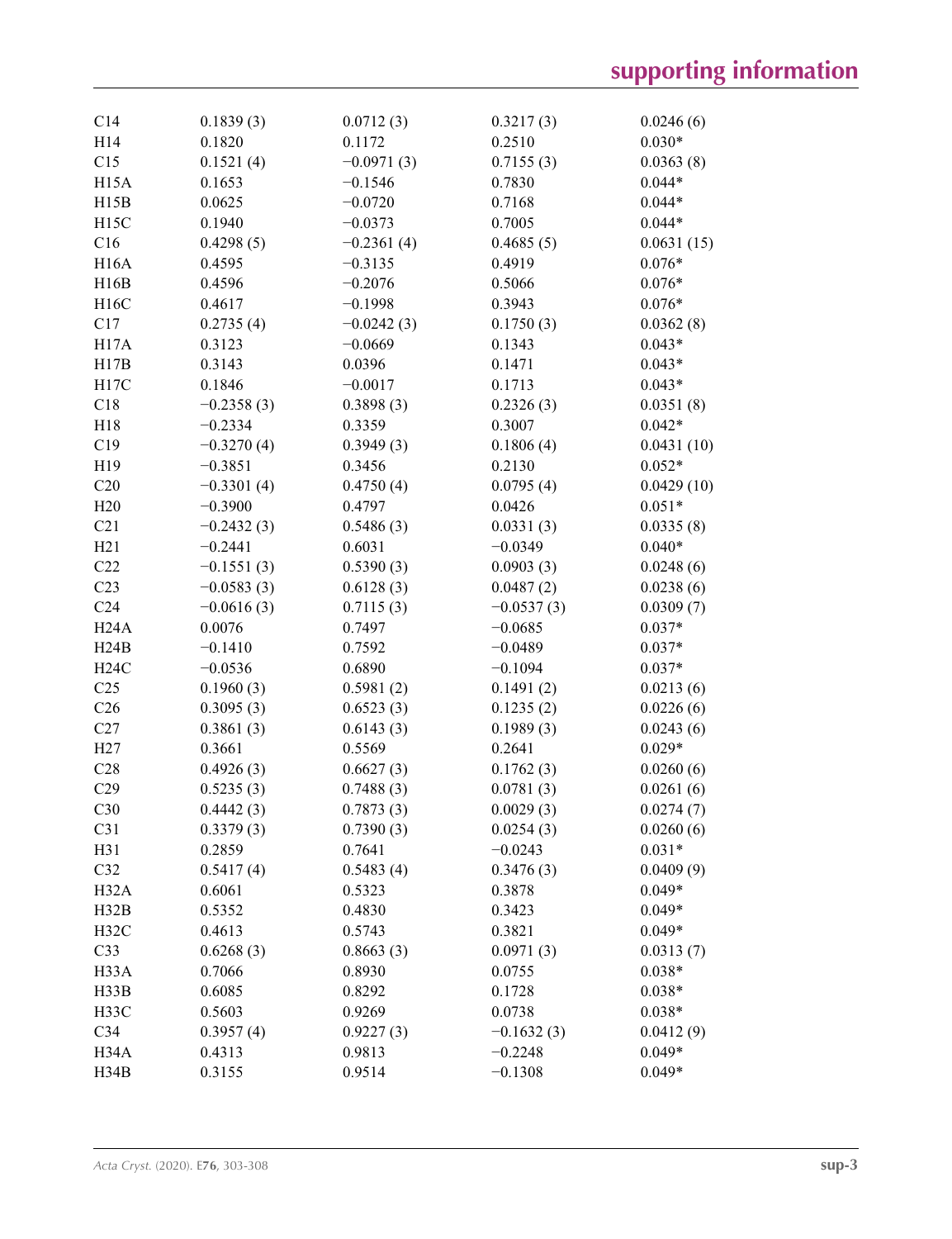# **supporting information**

| 0.8690                                                                        | $-0.1832$ | $0.049*$   |
|-------------------------------------------------------------------------------|-----------|------------|
| 0.2790(6)                                                                     | 0.2348(7) | 0.085(2)   |
| 0.8853(4)                                                                     | 0.1189(5) | 0.0566(12) |
| 0.8601(4)                                                                     | 0.0529(5) | 0.1041(17) |
| 0.3347(3)                                                                     | 0.3011(3) | 0.0568(8)  |
| 0.9623(6)                                                                     |           | 0.109(3)   |
| 0.3830<br>0.3927(6)<br>0.0330(5)<br>$-0.0012(6)$<br>0.3710(3)<br>$-0.0639(9)$ |           | 0.1313(7)  |

*Atomic displacement parameters (Å2 )*

|                 | $U^{11}$   | $L^{22}$    | $U^{33}$    | $U^{12}$       | $U^{13}$       | $I^{23}$       |
|-----------------|------------|-------------|-------------|----------------|----------------|----------------|
| Zn              | 0.0247(2)  | 0.02143(19) | 0.01899(19) | $-0.00006(13)$ | $-0.00520(13)$ | $-0.00800(14)$ |
| N1              | 0.0235(12) | 0.0243(13)  | 0.0246(13)  | 0.0014(10)     | $-0.0062(10)$  | $-0.0118(11)$  |
| N2              | 0.0193(11) | 0.0221(12)  | 0.0204(12)  | 0.0003(9)      | $-0.0037(9)$   | $-0.0093(10)$  |
| N3              | 0.0212(12) | 0.0203(12)  | 0.0218(12)  | 0.0005(10)     | $-0.0015(9)$   | $-0.0086(10)$  |
| N <sub>4</sub>  | 0.0262(13) | 0.0233(12)  | 0.0296(14)  | $-0.0014(10)$  | $-0.0051(11)$  | $-0.0131(11)$  |
| N <sub>5</sub>  | 0.0220(12) | 0.0267(13)  | 0.0196(12)  | $-0.0025(10)$  | $-0.0048(9)$   | $-0.0104(11)$  |
| N6              | 0.0251(13) | 0.0262(13)  | 0.0225(13)  | $-0.0055(10)$  | $-0.0044(10)$  | $-0.0081(11)$  |
| O <sub>1</sub>  | 0.0325(12) | 0.0212(10)  | 0.0194(10)  | 0.0023(9)      | $-0.0060(9)$   | $-0.0080(9)$   |
| O2              | 0.0245(11) | 0.0251(11)  | 0.0210(10)  | $-0.0025(9)$   | $-0.0057(8)$   | $-0.0071(9)$   |
| O <sub>3</sub>  | 0.0494(15) | 0.0250(12)  | 0.0233(12)  | 0.0014(11)     | $-0.0034(11)$  | $-0.0031(10)$  |
| O <sub>4</sub>  | 0.0468(15) | 0.0206(11)  | 0.0363(14)  | 0.0005(10)     | $-0.0006(12)$  | $-0.0086(11)$  |
| O <sub>5</sub>  | 0.0500(15) | 0.0259(12)  | 0.0300(13)  | 0.0016(11)     | $-0.0004(11)$  | $-0.0152(11)$  |
| O <sub>6</sub>  | 0.0263(11) | 0.0366(13)  | 0.0325(13)  | $-0.0071(10)$  | $-0.0101(10)$  | $-0.0085(11)$  |
| O7              | 0.0249(11) | 0.0335(12)  | 0.0404(14)  | $-0.0089(10)$  | 0.0009(10)     | $-0.0206(11)$  |
| O <sub>8</sub>  | 0.0454(15) | 0.0297(12)  | 0.0293(13)  | $-0.0155(11)$  | $-0.0050(11)$  | $-0.0072(11)$  |
| C1              | 0.0395(18) | 0.0274(16)  | 0.0268(16)  | 0.0049(14)     | $-0.0116(14)$  | $-0.0111(14)$  |
| C2              | 0.047(2)   | 0.0244(16)  | 0.0361(19)  | 0.0095(15)     | $-0.0166(16)$  | $-0.0142(15)$  |
| C <sub>3</sub>  | 0.0341(18) | 0.0354(18)  | 0.0371(19)  | 0.0090(14)     | $-0.0118(15)$  | $-0.0250(16)$  |
| C <sub>4</sub>  | 0.0248(15) | 0.0310(16)  | 0.0253(15)  | 0.0009(12)     | $-0.0049(12)$  | $-0.0157(14)$  |
| C <sub>5</sub>  | 0.0191(13) | 0.0274(15)  | 0.0230(14)  | $-0.0023(11)$  | $-0.0044(11)$  | $-0.0125(12)$  |
| C6              | 0.0175(13) | 0.0250(14)  | 0.0232(14)  | $-0.0033(11)$  | $-0.0018(11)$  | $-0.0130(12)$  |
| C7              | 0.0319(17) | 0.0303(16)  | 0.0224(15)  | $-0.0013(13)$  | $-0.0008(12)$  | $-0.0121(13)$  |
| $\mbox{C}8$     | 0.0207(13) | 0.0215(13)  | 0.0222(14)  | $-0.0011(11)$  | $-0.0053(11)$  | $-0.0091(12)$  |
| C9              | 0.0195(13) | 0.0202(13)  | 0.0239(14)  | $-0.0035(11)$  | $-0.0030(11)$  | $-0.0085(12)$  |
| C10             | 0.0260(15) | 0.0247(15)  | 0.0241(15)  | $-0.0024(12)$  | $-0.0035(12)$  | $-0.0098(13)$  |
| C11             | 0.0281(15) | 0.0240(15)  | 0.0233(15)  | $-0.0051(12)$  | $-0.0014(12)$  | $-0.0054(13)$  |
| C12             | 0.0290(16) | 0.0192(14)  | 0.0300(16)  | $-0.0020(12)$  | $-0.0008(13)$  | $-0.0086(13)$  |
| C13             | 0.0300(16) | 0.0232(15)  | 0.0297(16)  | $-0.0042(12)$  | $-0.0014(13)$  | $-0.0129(13)$  |
| C14             | 0.0273(15) | 0.0208(14)  | 0.0233(14)  | $-0.0040(12)$  | $-0.0039(12)$  | $-0.0072(12)$  |
| C15             | 0.043(2)   | 0.0354(18)  | 0.0214(16)  | $-0.0015(15)$  | $-0.0073(14)$  | $-0.0051(14)$  |
| C16             | 0.046(3)   | 0.033(2)    | 0.082(4)    | 0.0092(19)     | $-0.002(2)$    | $-0.014(2)$    |
| C17             | 0.042(2)   | 0.0381(19)  | 0.0288(17)  | $-0.0025(16)$  | $-0.0030(15)$  | $-0.0183(16)$  |
| C18             | 0.0287(17) | 0.0268(16)  | 0.047(2)    | $-0.0019(13)$  | $-0.0064(15)$  | $-0.0142(16)$  |
| C19             | 0.0298(18) | 0.039(2)    | 0.069(3)    | $-0.0082(16)$  | $-0.0088(18)$  | $-0.028(2)$    |
| C20             | 0.0281(17) | 0.050(2)    | 0.068(3)    | 0.0022(16)     | $-0.0181(18)$  | $-0.039(2)$    |
| C21             | 0.0303(17) | 0.0400(19)  | 0.0384(19)  | 0.0067(14)     | $-0.0134(14)$  | $-0.0254(17)$  |
| C22             | 0.0214(14) | 0.0273(15)  | 0.0300(16)  | 0.0018(12)     | $-0.0044(12)$  | $-0.0185(13)$  |
| C <sub>23</sub> | 0.0259(15) | 0.0280(15)  | 0.0186(14)  | 0.0005(12)     | $-0.0040(11)$  | $-0.0128(12)$  |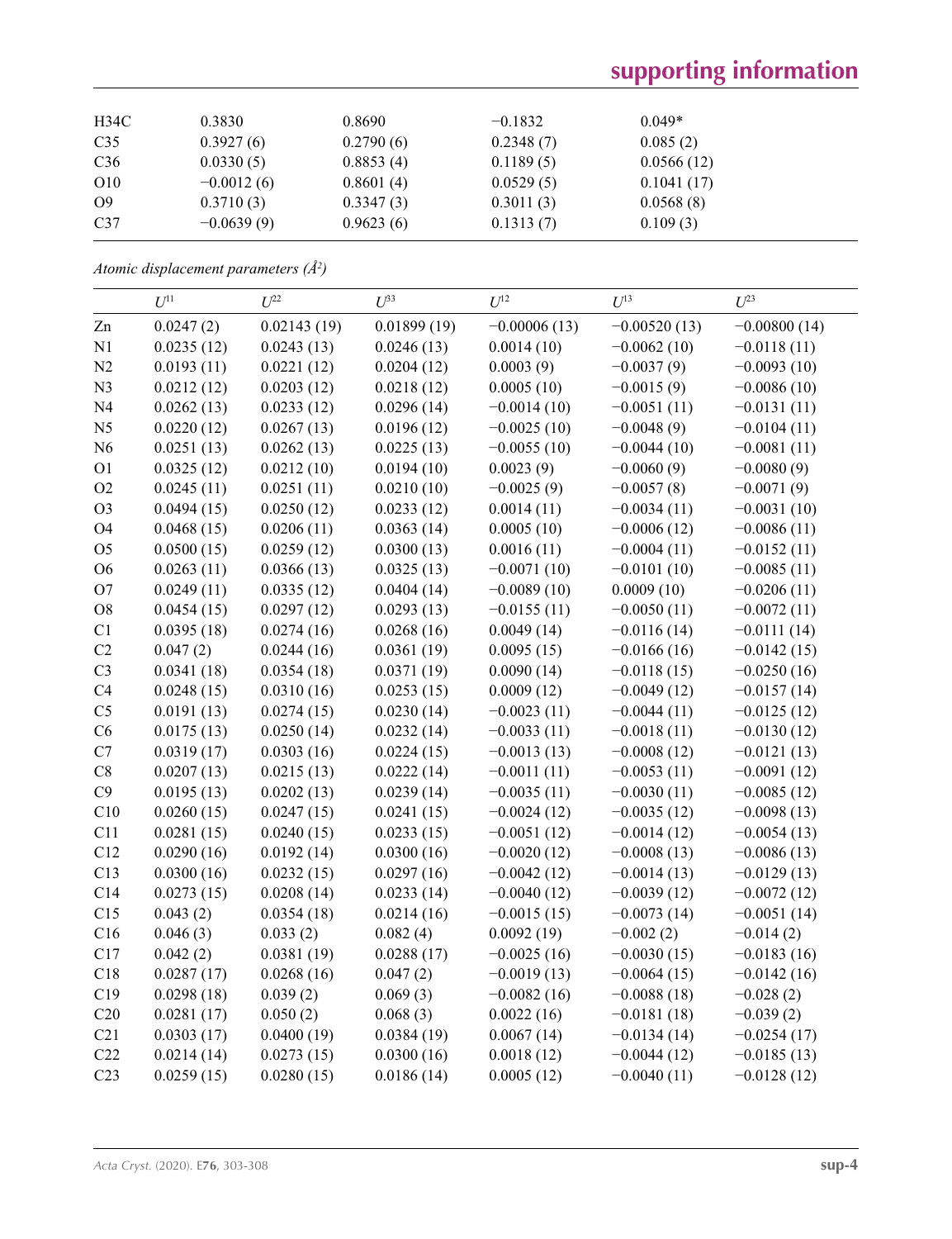| C <sub>24</sub> | 0.0309(16) | 0.0376(18) | 0.0206(15) | $-0.0027(14)$ | $-0.0086(12)$ | $-0.0079(14)$ |
|-----------------|------------|------------|------------|---------------|---------------|---------------|
| C <sub>25</sub> | 0.0206(13) | 0.0228(14) | 0.0206(13) | $-0.0017(11)$ | $-0.0019(11)$ | $-0.0109(12)$ |
| C <sub>26</sub> | 0.0236(14) | 0.0230(14) | 0.0218(14) | $-0.0009(11)$ | $-0.0032(11)$ | $-0.0118(12)$ |
| C <sub>27</sub> | 0.0225(14) | 0.0259(15) | 0.0240(15) | $-0.0020(12)$ | $-0.0033(11)$ | $-0.0111(13)$ |
| C <sub>28</sub> | 0.0224(14) | 0.0290(16) | 0.0291(16) | $-0.0009(12)$ | $-0.0051(12)$ | $-0.0156(14)$ |
| C <sub>29</sub> | 0.0223(14) | 0.0276(15) | 0.0306(16) | $-0.0035(12)$ | $-0.0003(12)$ | $-0.0166(14)$ |
| C30             | 0.0341(17) | 0.0227(14) | 0.0248(15) | $-0.0062(13)$ | $-0.0009(13)$ | $-0.0109(13)$ |
| C <sub>31</sub> | 0.0294(15) | 0.0256(15) | 0.0226(15) | $-0.0029(12)$ | $-0.0052(12)$ | $-0.0101(13)$ |
| C <sub>32</sub> | 0.0336(18) | 0.056(2)   | 0.0279(18) | $-0.0115(17)$ | $-0.0112(14)$ | $-0.0069(17)$ |
| C <sub>33</sub> | 0.0333(17) | 0.0299(17) | 0.0351(18) | $-0.0082(14)$ | $-0.0087(14)$ | $-0.0140(15)$ |
| C <sub>34</sub> | 0.057(2)   | 0.0334(19) | 0.0326(19) | $-0.0132(18)$ | $-0.0104(17)$ | $-0.0085(16)$ |
| C <sub>35</sub> | 0.055(3)   | 0.091(4)   | 0.136(6)   | $-0.028(3)$   | 0.025(3)      | $-0.084(5)$   |
| C <sub>36</sub> | 0.071(3)   | 0.039(2)   | 0.066(3)   | $-0.006(2)$   | $-0.019(3)$   | $-0.024(2)$   |
| O <sub>10</sub> | 0.120(4)   | 0.081(3)   | 0.104(4)   | $-0.006(3)$   | $-0.028(3)$   | $-0.032(3)$   |
| O <sub>9</sub>  | 0.0526(19) | 0.0516(19) | 0.0488(19) | 0.0089(15)    | $-0.0077(15)$ | $-0.0154(16)$ |
| C <sub>37</sub> | 0.132(7)   | 0.074(4)   | 0.080(5)   | 0.018(4)      | 0.003(5)      | $-0.027(4)$   |
|                 |            |            |            |               |               |               |

*Geometric parameters (Å, º)*

| $Zn$ - $O1$ | 2.106(2) | $C1-C2$     | 1.390(5) |
|-------------|----------|-------------|----------|
| $Zn - 02$   | 2.176(2) | $C2-C3$     | 1.373(5) |
| $Zn - N1$   | 2.289(3) | $C3-C4$     | 1.389(5) |
| $Zn-M2$     | 2.049(3) | $C4 - C5$   | 1.395(4) |
| $Zn$ —N4    | 2.164(3) | $C5-C6$     | 1.486(4) |
| $Zn$ –N5    | 2.076(3) | $C6-C7$     | 1.489(4) |
| $N1 - C1$   | 1.328(4) | $C8 - C9$   | 1.500(4) |
| $N1 - C5$   | 1.358(4) | $C9 - C14$  | 1.393(4) |
| $N2-C6$     | 1.288(4) | $C9 - C10$  | 1.385(4) |
| $N2 - N3$   | 1.370(4) | $C10 - C11$ | 1.385(4) |
| $N3-C8$     | 1.333(4) | $C11 - C12$ | 1.407(5) |
| $N4 - C18$  | 1.331(5) | $C12 - C13$ | 1.393(5) |
| $N4 - C22$  | 1.354(4) | $C13 - C14$ | 1.394(4) |
| $N5 - C23$  | 1.290(4) | $C18 - C19$ | 1.383(5) |
| $N5 - N6$   | 1.377(4) | $C19 - C20$ | 1.380(7) |
| $N6 - C25$  | 1.336(4) | $C20 - C21$ | 1.390(6) |
| $O1 - C8$   | 1.276(4) | $C21 - C22$ | 1.385(4) |
| $O2 - C25$  | 1.278(4) | $C22-C23$   | 1.480(5) |
| $O3 - C11$  | 1.370(4) | $C23-C24$   | 1.494(5) |
| $O3 - C15$  | 1.431(4) | $C25-C26$   | 1.497(4) |
| $O4 - C12$  | 1.382(4) | $C26-C31$   | 1.398(4) |
| $O4 - C16$  | 1.423(6) | $C26-C27$   | 1.393(4) |
| $O5 - C13$  | 1.371(4) | $C27-C28$   | 1.387(4) |
| $O5 - C17$  | 1.426(4) | $C28 - C29$ | 1.400(5) |
| $O6 - C28$  | 1.369(4) | $C29 - C30$ | 1.410(5) |
| $O6 - C32$  | 1.430(5) | $C30-C31$   | 1.386(5) |
| $O7 - C29$  | 1.377(4) | $C35 - 09$  | 1.416(7) |
| $O7 - C33$  | 1.427(4) | $C36 - O10$ | 1.315(7) |
| $O8 - C30$  | 1.364(4) | $C36-C37$   | 1.339(9) |
|             |          |             |          |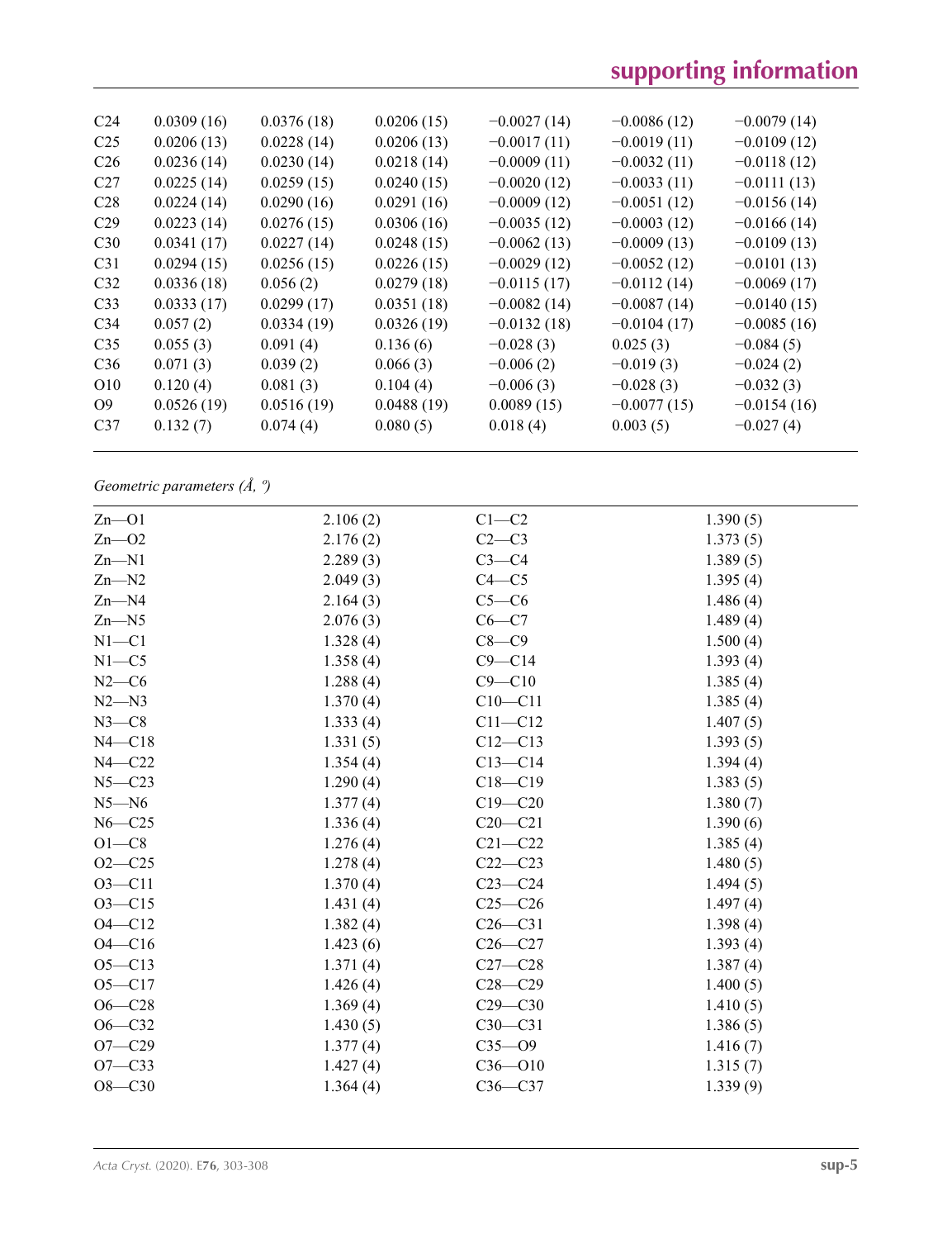| $O8 - C34$       | 1.437(5)   |                   |          |
|------------------|------------|-------------------|----------|
|                  |            |                   |          |
| $O1 - Zn - O2$   | 95.27(9)   | $C7-C6-C5$        | 121.9(3) |
| $O1 - Zn - N1$   | 149.55(9)  | $O1 - C8 - N3$    | 126.6(3) |
| $N2 - Zn - O1$   | 76.21 (9)  | $O1 - C8 - C9$    | 119.7(3) |
| $O1 - Zn - N4$   | 93.40 (9)  | $N3 - C8 - C9$    | 113.7(3) |
| $N5 - Zn - O1$   | 118.14(9)  | $C14-C9-C10$      | 120.7(3) |
| $N2 - Zn - 02$   | 101.58(9)  | $C14-C9-C8$       | 120.1(3) |
| $N4 - Zn - 02$   | 148.23(10) | $C10-C9-C8$       | 119.2(3) |
| $N5 - Zn - 02$   | 73.41 (9)  | $C9 - C10 - C11$  | 120.3(3) |
| $N2 - Zn - N1$   | 73.66 (10) | $O3 - Cl1 - Cl0$  | 124.9(3) |
| $N4 - Zn - N1$   | 92.84 (10) | $O3 - Cl1 - Cl2$  | 115.3(3) |
| $N5 - Zn - N1$   | 92.26 (10) | $C10-C11-C12$     | 119.8(3) |
| $N2 - Zn - N4$   | 110.17(11) | $O4 - C12 - C13$  | 121.4(3) |
| $N2 - Zn - N5$   | 164.81(10) | $O4 - C12 - C11$  | 119.1(3) |
| $N5 - Zn - N4$   | 75.54(10)  | $C13 - C12 - C11$ | 119.4(3) |
| $O2 - Zn - N1$   | 94.93 (9)  | $O5 - C13 - C12$  | 114.8(3) |
| $Cl-M1-C5$       | 118.2(3)   | $O5 - C13 - C14$  | 124.6(3) |
| $Cl-M1-Zn$       | 129.5(2)   | $C12 - C13 - C14$ | 120.6(3) |
| $C5 - N1 - Zn$   | 112.0(2)   | $C9 - C14 - C13$  | 119.2(3) |
| $C6 - N2 - N3$   | 118.6(3)   | $N4 - C18 - C19$  | 122.4(4) |
| $C6 - N2 - Zn$   | 124.0(2)   | $C20-C19-C18$     | 118.6(4) |
| $N3 - N2 - Zn$   | 117.41(19) | $C19 - C20 - C21$ | 119.7(3) |
| $C8 - N3 - N2$   | 109.5(2)   | $C22-C21-C20$     | 118.5(4) |
| $C18 - N4 - C22$ | 119.4(3)   | N4-C22-C21        | 121.5(3) |
| $C18 - N4 - Zn$  | 126.6(3)   | N4-C22-C23        | 115.4(3) |
| $C22 - N4 - Zn$  | 114.0(2)   | $C21 - C22 - C23$ | 123.1(3) |
| $C23 - N5 - N6$  | 119.8(3)   | $N5 - C23 - C22$  | 114.3(3) |
| $C23 - N5 - Zn$  | 120.1(2)   | $N5 - C23 - C24$  | 125.1(3) |
| $N6 - N5 - Zn$   | 119.52(19) | $C22-C23-C24$     | 120.6(3) |
| $C25 - N6 - N5$  | 109.0(3)   | $O2 - C25 - N6$   | 125.6(3) |
| $C8 - O1 - Zn$   | 110.20(19) | $O2-C25-C26$      | 119.0(3) |
| $C25 - 02 - Zn$  | 111.36(18) | $N6 - C25 - C26$  | 115.3(3) |
| $C11 - 03 - C15$ | 116.3(3)   | C31-C26-C27       | 120.9(3) |
| $C12 - 04 - C16$ | 113.5(3)   | $C31 - C26 - C25$ | 120.4(3) |
| $C13 - 05 - C17$ | 116.7(3)   | $C27-C26-C25$     | 118.7(3) |
| $C28 - 06 - C32$ | 116.7(3)   | $C28 - C27 - C26$ | 119.6(3) |
| $C29 - 07 - C33$ | 113.9(3)   | $O6 - C28 - C27$  | 124.3(3) |
| $C30 - 08 - C34$ | 116.6(3)   | $O6 - C28 - C29$  | 115.3(3) |
| $N1-C1-C2$       | 123.4(3)   | $C27-C28-C29$     | 120.4(3) |
| $C1-C2-C3$       | 118.6(3)   | $O7 - C29 - C28$  | 120.9(3) |
| $C2 - C3 - C4$   | 119.2(3)   | $O7 - C29 - C30$  | 119.5(3) |
| $C5-C4-C3$       | 119.0(3)   | $C28-C29-C30$     | 119.5(3) |
| $N1-C5-C4$       | 121.6(3)   | $O8 - C30 - C31$  | 125.0(3) |
| $N1-C5-C6$       | 115.6(3)   | $O8 - C30 - C29$  | 114.8(3) |
| $C4-C5-C6$       | 122.8(3)   | $C31 - C30 - C29$ | 120.2(3) |
| $N2-C6-C7$       | 123.7(3)   | $C26 - C31 - C30$ | 119.4(3) |
| $N2-C6-C5$       | 114.3(3)   | O10-C36-C37       | 102.0(6) |